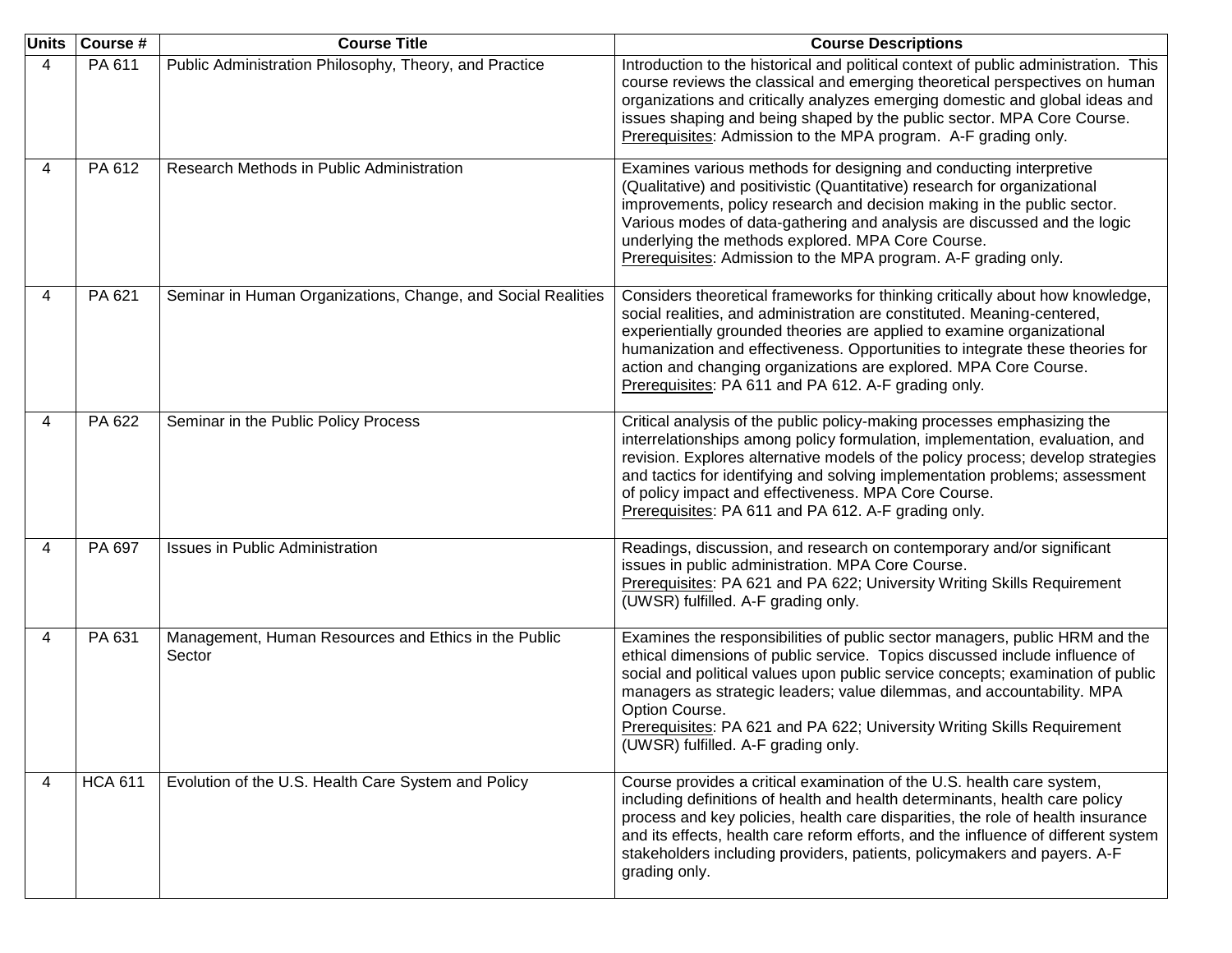| 4   | PA 692         | Graduate Synthesis (Capstone)                                  | A synthesis of public administration theories and concepts with a review and<br>critique of major readings in the field. Concludes with the Comprehensive<br>Examination. Advancement to Candidacy (completion of all core courses and<br>option area requirements) and consent of instructor.<br>Prerequisites: PA 695 or PA 697; University Writing Skills Requirement<br>(UWSR) fulfilled. A-F grading only.                                                                                                                              |
|-----|----------------|----------------------------------------------------------------|----------------------------------------------------------------------------------------------------------------------------------------------------------------------------------------------------------------------------------------------------------------------------------------------------------------------------------------------------------------------------------------------------------------------------------------------------------------------------------------------------------------------------------------------|
| 4   | PA 641         | Public Budgeting and Finance Administration                    | Exploration and analysis of the governmental budgetary process and review<br>of strategic principles of fiscal policy in attaining public goals. Emphasizes the<br>role of government budgeting shaping public policy and administrative control<br>at federal, state and local levels. MPA Option Course<br>Prerequisites: PA 695 or PA 697; University Writing Skills Requirement<br>(UWSR) fulfilled. A-F grading only.                                                                                                                   |
| 4   | <b>HCA 612</b> | Health Care Management, Leadership and Strategic Planning      | Course provides an exploration of management principles, roles and<br>responsibilities in health care organizations, including organizational design,<br>motivation, management theories and applications, conflict management,<br>teamwork development, leadership styles and application, and strategic<br>alliance formation.<br>Prerequisites: HCA 611 or concurrent enrollment with HCA 611. A-F grading<br>only.                                                                                                                       |
| 4   | <b>HCA 631</b> | Health Care Financial Management and Services<br>Reimbursement | Course provides an introduction to the tools, concepts, and applications of<br>financial management in US health care organizations, including the<br>principles of health care accounting, financial statement creation and analysis,<br>working capital management, investment strategies, capital needs financing,<br>budgeting, and third-party service reimbursement systems.<br>Prerequisites: HCA 611. A-F grading only.                                                                                                              |
| 4   | <b>HCA 641</b> | Health Care Legal, Compliance and Ethical Issues               | Course provides an examination of the legal, compliance, and ethical<br>dimensions of health care delivery, including the development and<br>applications of laws, effects of laws and regulations on organizational<br>structure and operation, the development and applications of laws, patient<br>and human subject rights, contract law, personal and professional ethical<br>responsibilities and rights, tort law and reform, malpractice, criminal law, and<br>emerging ethical issues.<br>Prerequisites: HCA 611. A-F grading only. |
| 1-4 | PA 690         | Independent Study                                              | Content to be determined by student(s) and faculty instructor.<br>Prerequisites: Consent of instructor; University Writing Skills Requirement<br>(UWSR) fulfilled. A-F grading only.                                                                                                                                                                                                                                                                                                                                                         |
| 4   | PA 695         | Internship in Public Administration                            | Field placements with governmental agencies under the supervision of a<br>faculty member. Examines the relationship between theory and practice in<br>the provisions of public service.<br>Prerequisites: PA 621 and PA 622; University Writing Skills Requirement<br>(UWSR) fulfilled. A-F grading only.                                                                                                                                                                                                                                    |